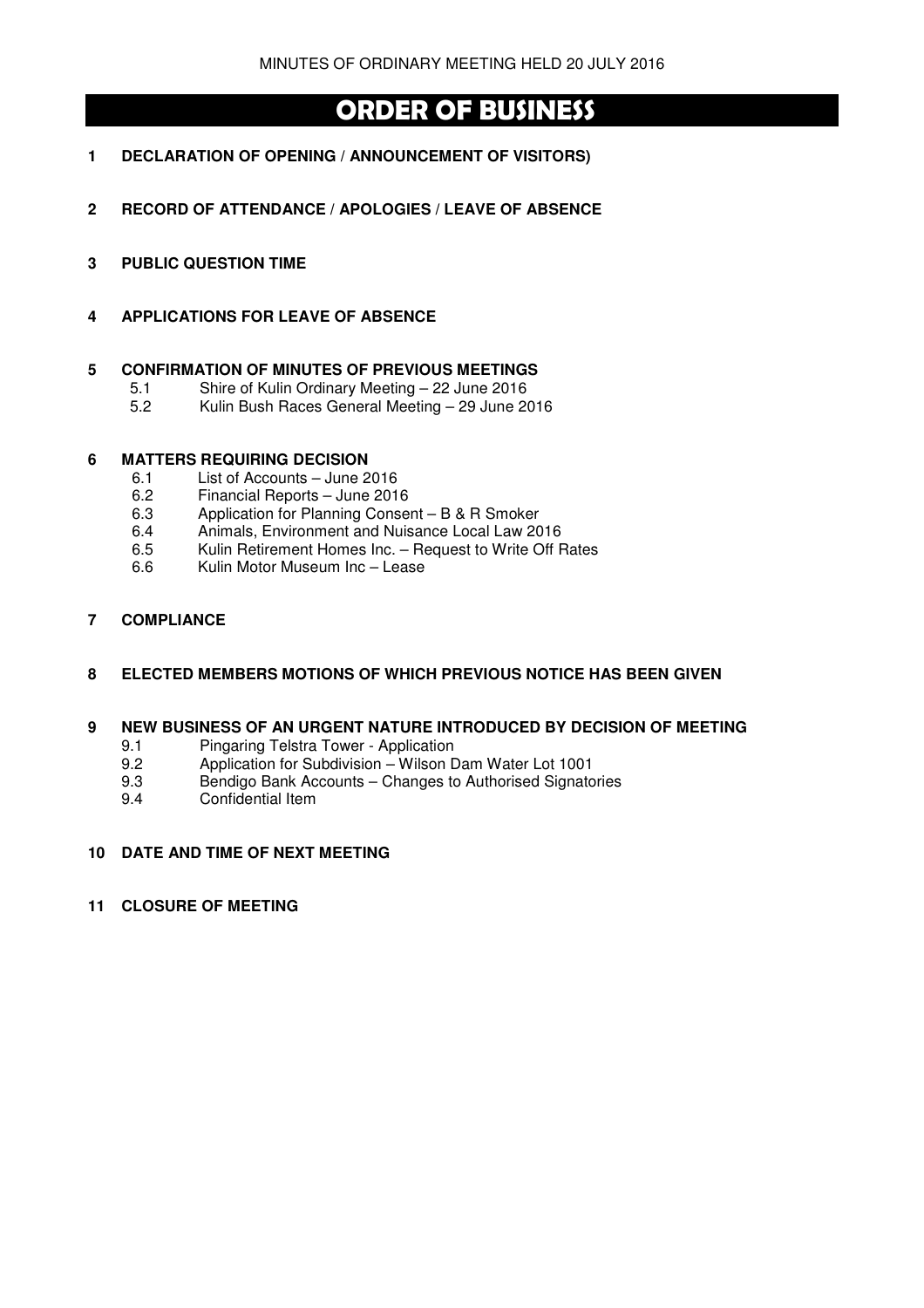## **Minutes of an Ordinary Meeting of Council held in the Council Chambers on Wednesday 20 July 2016 commencing at 4:15pm**

**1. DECLARATION OF OPENING / ANNOUNCEMENT OF VISITORS**  Nil

## **2. RECORD OF ATTENDANCE/APOLOGIES/LEAVE OF ABSENCE**

| President                      | West Ward           |
|--------------------------------|---------------------|
| Deputy President               | West Ward           |
| Councillor                     | <b>Town Ward</b>    |
| Councillor                     | West Ward           |
| Councillor                     | <b>Town Ward</b>    |
| Councillor                     | <b>Town Ward</b>    |
| Councillor                     | <b>Central Ward</b> |
| Councillor                     | <b>Central Ward</b> |
| Councillor                     | East Ward           |
| <b>Chief Executive Officer</b> |                     |
| Deputy CEO                     |                     |
| ESO / Minutes                  |                     |
|                                |                     |

**Apologies** Nil

- **3. PUBLIC QUESTION TIME** 
	- Nil

**4. APPLICATIONS FOR LEAVE OF ABSENCE**  Nil

## **5. CONFIRMATION OF MINUTES OF PREVIOUS MEETINGS**

Shire of Kulin Ordinary Meeting – 22 June 2016

## **01/0716**

**Moved Cr Robins Seconded Cr Ledwith that the minutes of the Ordinary Council Meeting held on 22 June 2016 be confirmed as a true and correct record.** 

 **Carried 9/0** 

Kulin Bush Races General Meeting – 29 June 2016

**02/0716** 

**Moved Cr O'Brien Seconded Cr Robins that the minutes of the Kulin Bush Races General Meeting held on 29 June 2016 be confirmed as a true and correct record.** 

**Carried 9/0** 

# **6 MATTERS REQUIRING COUNCIL DECISION**

## **6.1 List of Accounts – June 2016**

**RESPONSIBLE OFFICER:** DCEO **FILE REFERENCE:** 12.06 **AUTHOR:** DCEO **STRATEGIC REFERENCE/S: DISCLOSURE OF INTEREST:** Nil

## **SUMMARY:**

Attached are the list of accounts paid during the month of June 2016 for Council's consideration.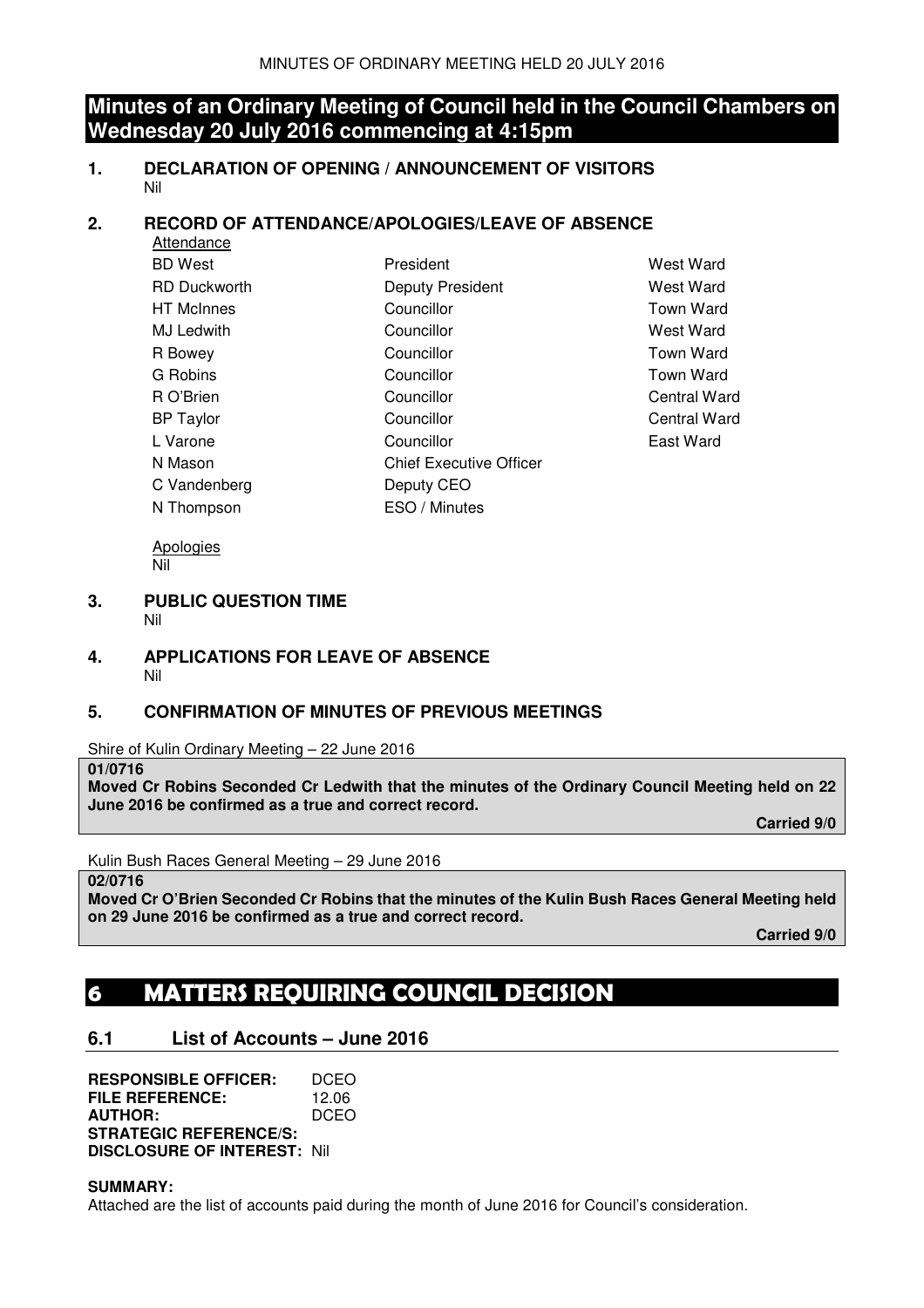**BACKGROUND & COMMENT:**  Nil **FINANCIAL IMPLICATIONS:**  Nil **STATUTORY AND PLANNING IMPLICATIONS:**  Nil **POLICY IMPLICATIONS:**  Nil **COMMUNITY CONSULTATION:**  Nil **WORKFORCE IMPLICATIONS:**  Nil

#### **OFFICER'S RECOMMENDATION:**

That June payments being cheque No 338 - 340 (Trust Fund), 1860 - 1865 (Bush Races), 36599 - 36617 (Municipal), EFT No's 11464 - 11634 (Municipal), credit card payments, creditor payments, and other vouchers from the Municipal Fund totalling \$514,907.14 be passed for payment.

## **VOTING REQUIREMENTS:**

Simple majority required.

#### **03/0716**

**Moved Cr Taylor Seconded Cr McInnes that June payments being cheque No 338 - 340 (Trust Fund), 1860 - 1865 (Bush Races), 36599 - 36617 (Municipal), EFT No's 11464 - 11634 (Municipal), credit card payments, creditor payments, and other vouchers from the Municipal Fund totalling \$514,907.14 be passed for payment.** 

**Carried 9/0** 

## **6.2 Financial Reports – June 2016**

**RESPONSIBLE OFFICER:** DCEO **FILE REFERENCE:** 12.01 **AUTHOR:** DCEO **STRATEGIC REFERENCE/S: DISCLOSURE OF INTEREST:** Nil

#### **SUMMARY:**

Attached are the financial reports for the period ending 30 June 2016. While all End of Month procedures have been completed there are a couple of final journals which will need to be run as part of our End of Year processes. Typically, when we close off a month, any final payments or journals postings, which are not processed prior to the agenda being prepared will be presented to Council in the following month's agenda. As this is the final month of the year we will need to place all 2015/16 payments in to June, and as at the 14<sup>th</sup> July, not all invoices have been received and processed and accruals for year-end have not been posted. The following journals need to be processed and will have effect on the final numbers for the 2015/16 year:

- Salary & Wage Accrual
- Creditor payments not yet received (circa \$30,000)
- Annual Leave and Long Service Leave Accrual
- Fair Value Journal (Non-Cash, will not have an effect on Net Current Assets)
- Stock on Hand Journals
- Final accounts for Kulin Bush Races.

**BACKGROUND & COMMENT:**  Nil **FINANCIAL IMPLICATIONS:** 

Nil

## **STATUTORY AND PLANNING IMPLICATIONS:**

Regulation 34 of the Local Government (Financial Management) Regulations 1996 requires local governments to prepare each month a statement of financial activity reporting on the revenue and expenditure of funds for the month in question.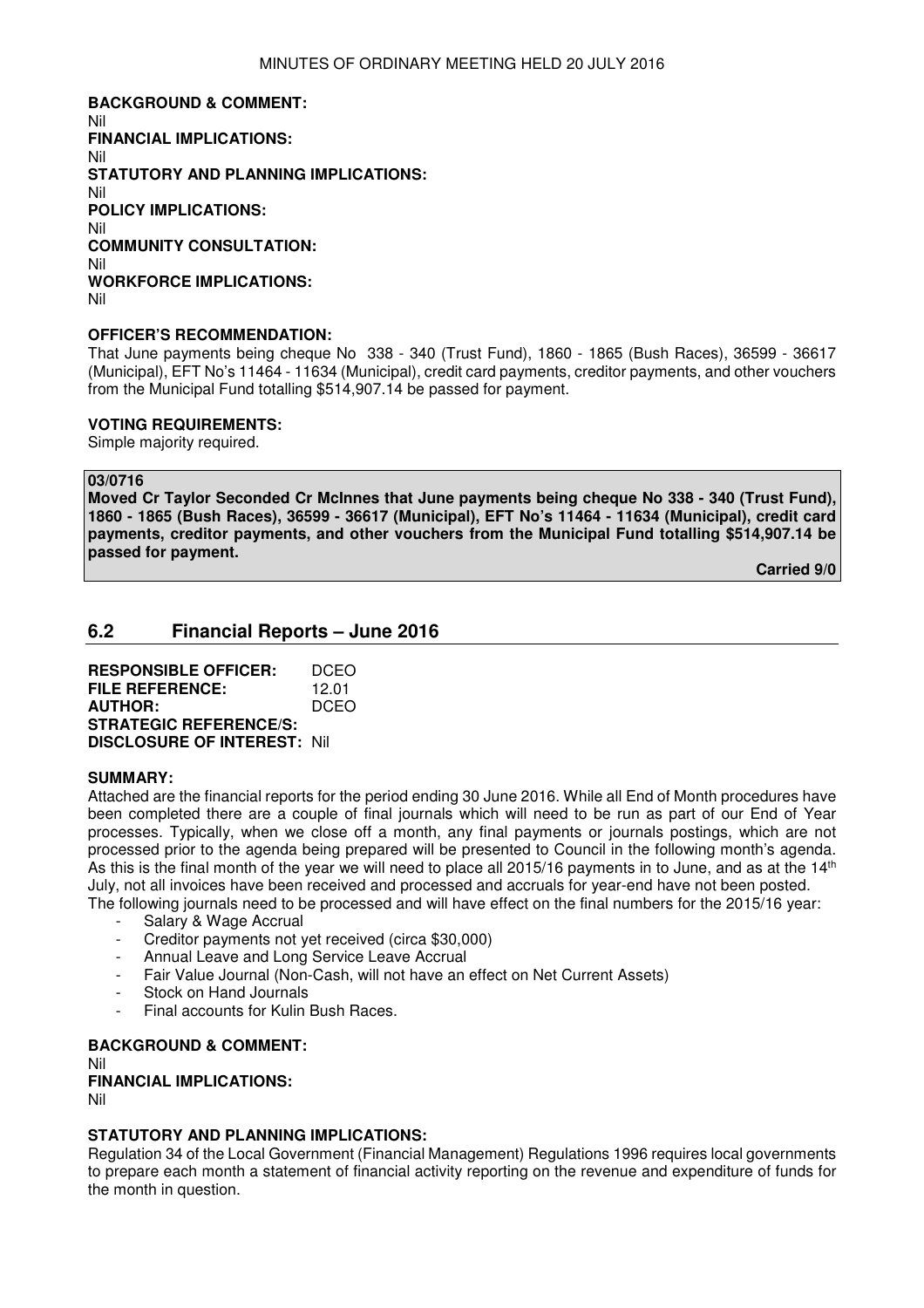#### **POLICY IMPLICATIONS:**  Nil **COMMUNITY CONSULTATION:**  Nil **WORKFORCE IMPLICATIONS:**  Nil

#### **OFFICER'S RECOMMENDATION:**

That Council endorse the monthly financial statements for the period ending 30 June 2016.

#### **VOTING REQUIREMENTS:**

Simple majority required.

#### **04/0716**

**Moved Cr Robins Seconded Cr O'Brien that Council endorse the monthly financial statements for the period ending 30 June 2016.** 

**Carried 9/0** 

## **6.3 Application for Planning Consent – B & R Smoker**

| <b>NAME OF APPLICANT:</b>           | DCEO        |
|-------------------------------------|-------------|
| <b>RESPONSIBLE OFFICER:</b>         | CEO         |
| FILE REFERENCE:                     | 18.05       |
| <b>AUTHOR:</b>                      | <b>DCEO</b> |
| <b>DISCLOSURE OF INTEREST: Nill</b> |             |

#### **SUMMARY:**

Brad and Rynelle Smoker have submitted an application for planning consent to construct a colour bond shed at Lot 115 Rankin Street, Kulin.

## **BACKGROUND & COMMENT:**

Details of the application are:

- The land is zoned residential.
- Dimensions 16.63m x 12.25m x 3.4m high or 203.72 m2.
- **External construction material is steel cladding, colour bond.**
- The building is to be used as a garage and storage shed for the residence.
- All storm water will be captured and plumbed in to an existing 110,000L rainwater tank.

The application fits the requirements of our town planning scheme.

## **FINANCIAL IMPLICATIONS:**

Nil

#### **STATUTORY AND PLANNING IMPLICATIONS:**

Town Planning Scheme No2 and associated policies.

#### **POLICY IMPLICATIONS:**

As above.

#### **COMMUNITY CONSULTATION:**

Nil

#### **WORKFORCE IMPLICATIONS:** Nil

#### **OFFICER'S RECOMMENDATION:**

That planning consent be given to B & R Smoker to erect a 16.63m x 12.25m x 3.4m high colour bond shed on Lot 115 Rankin Street, Kulin subject to the following conditions:

- The construction of the shed is subject to the issuance of an appropriate building licence and conforming to the Building Code of Australia, and
- The setbacks are to comply with the Building Codes as required for this type of construction.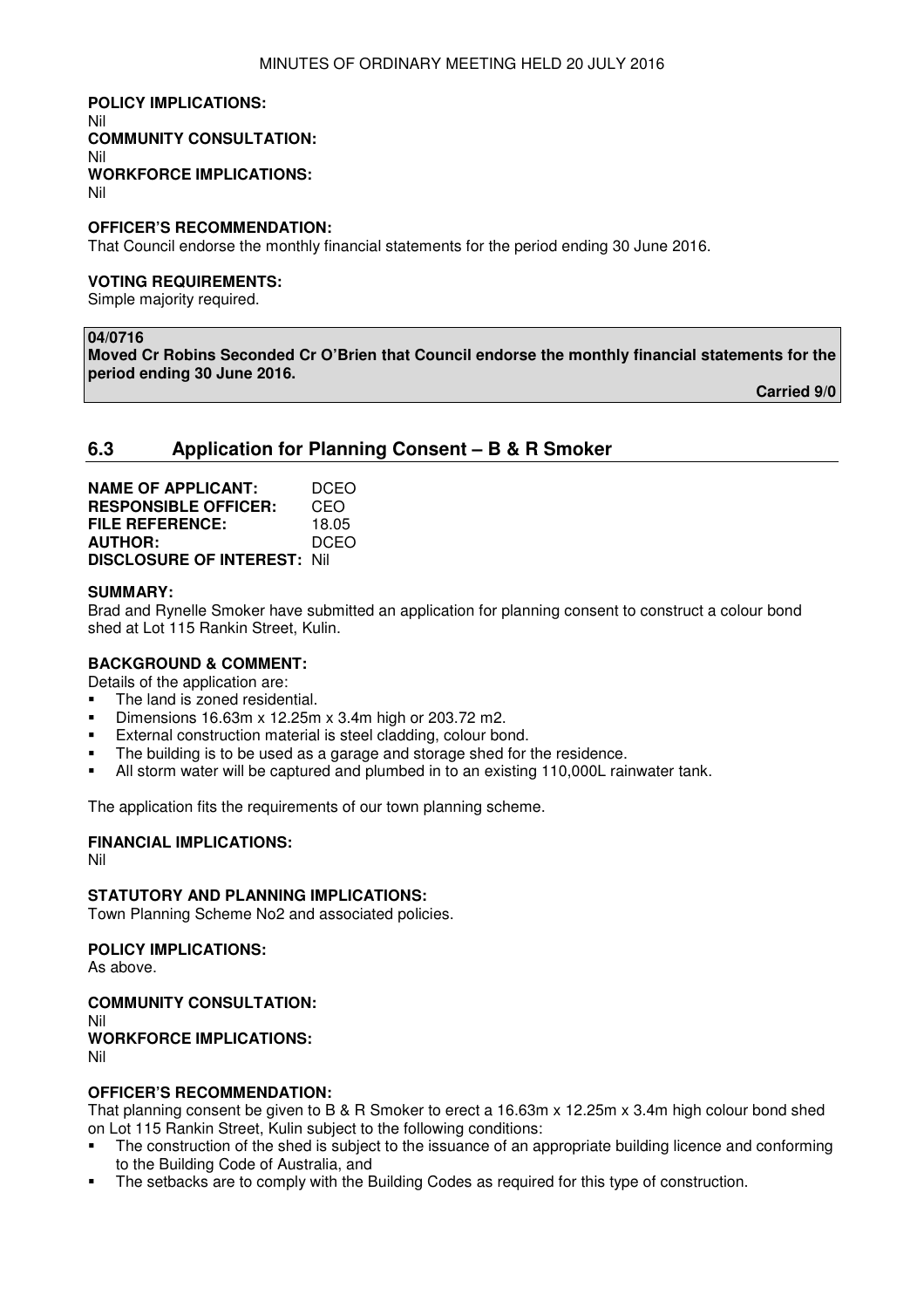#### **VOTING REQUIREMENTS:**

Simple majority required.

## **05/0716**

**Moved Cr Duckworth Seconded Cr Robins that planning consent be given to B & R Smoker to erect a 16.63m x 12.25m x 3.4m high colour bond shed on Lot 115 Rankin Street, Kulin subject to the following conditions:** 

- **The construction of the shed is subject to the issuance of an appropriate building licence and conforming to the Building Code of Australia, and**
- **The setbacks are to comply with the Building Codes as required for this type of construction.**

**Carried 9/0** 

**EHO has requested that Item 6.4 be withdrawn due to additional amendments being required from the Dept of Local Government and Communities.** 

## **6.4 Animals, Environment and Nuisance Local Law 2016**

| <b>NAME OF APPLICANT:</b>                       | Shire of Kulin                              |
|-------------------------------------------------|---------------------------------------------|
| <b>FILE REFERENCE:</b>                          | 19 O.3                                      |
| <b>STRATEGIC REFERENCE/S:</b> 2.1 'What we do'. |                                             |
| <b>AUTHOR:</b>                                  | Mr J Goldacre, Environmental Health Officer |

#### **SUMMARY:**

With the conclusion of the advertising of the Shire of Kulin Animals, Environment and Nuisance Local Law 2016 and correspondence sent to the Hon. Ministers for comment the Council of Kulin now in the position to 'Make' the Local Law as reviewed and to then undertake the required steps to progress Gazettal.

#### **BACKGROUND & COMMENT:**

At the Shire of Kulin Ordinary Meeting of Council held in December 2015 it was resolved to prepare the Shire of Kulin Animals, Environment and Nuisance Local Law 2016 (RESOLUTION 08/1215). Due to significant changes to the then proposed Shire of Kulin Animals, Environment and Nuisance Local Law 2016 at the May 2016 Ordinary Meeting of Council it was resolved to restart the local law preparation process (RESOLUTION 14/0516); Advertising of the Shire of Kulin Animals, Environment and Nuisance Local Law 2016 closed on the 15 July 2016.

The Shire of Kulin Animals, Environment and Nuisance Local Law 2016 (Local Law) as presented in **ATTACHMENT 5** has been in the advertising phase since December 2015. The most recent advertising started in late May 2016 and concluded on the 15 July 2016. To date, inclusive of the first round of advertising from December 2015 to the 4 March 2016, submissions have been provided to the Shire of Kulin Chief Executive Officer by the Dept of Local Government and Communities (DLGC) and the Dept of Health (DoH); no submissions were submitted by the public.

Many of the recommendations from the DLGC and the DoH were integrated into the readvertised Local Law therefore do not require tabling. The changes so recommended in the previous version of the Local Law were for formatting, further definitions, typographical errors and suggestions in line with current best practices for such local laws.

Council is now to ruminate to 'Make' the Local Law pursuant to Section 3.12, subsection 4 of the Local Government Act 1995. By 'Making' the Local Law as presented to Council then authorisation is required to be given to the Shire President and Chief Executive Officer for their signatures and the affixing of the Shire Seal onto the 'Made' Local Law. When the Local Law is signed and sealed one original is sent to the Executive Director of Public Health for consent along with two copies. When the consented Local laws are returned to the Shire of Kulin the next step is to have the Local Law Gazetted by State Law Publishers. When Gazetted the Local Law is presented to the Hon. Minister for Local Government; Community Services; Seniors; Volunteering & Youth Mr T Simpson and the Executive Director of Public Health Mr Tarun Weeramanthri. A statewide public notice of title and summary of purpose and effect of Gazetted Local Law is required by publishing a notice in the Western Australian newspaper. The Joint Standing Committee on Delegated Legislation of the WA Parliament (JSCDL) is to be provided with an 'Explanatory Memorandum' as well as ten copies as Gazetted within ten days of Gazettal.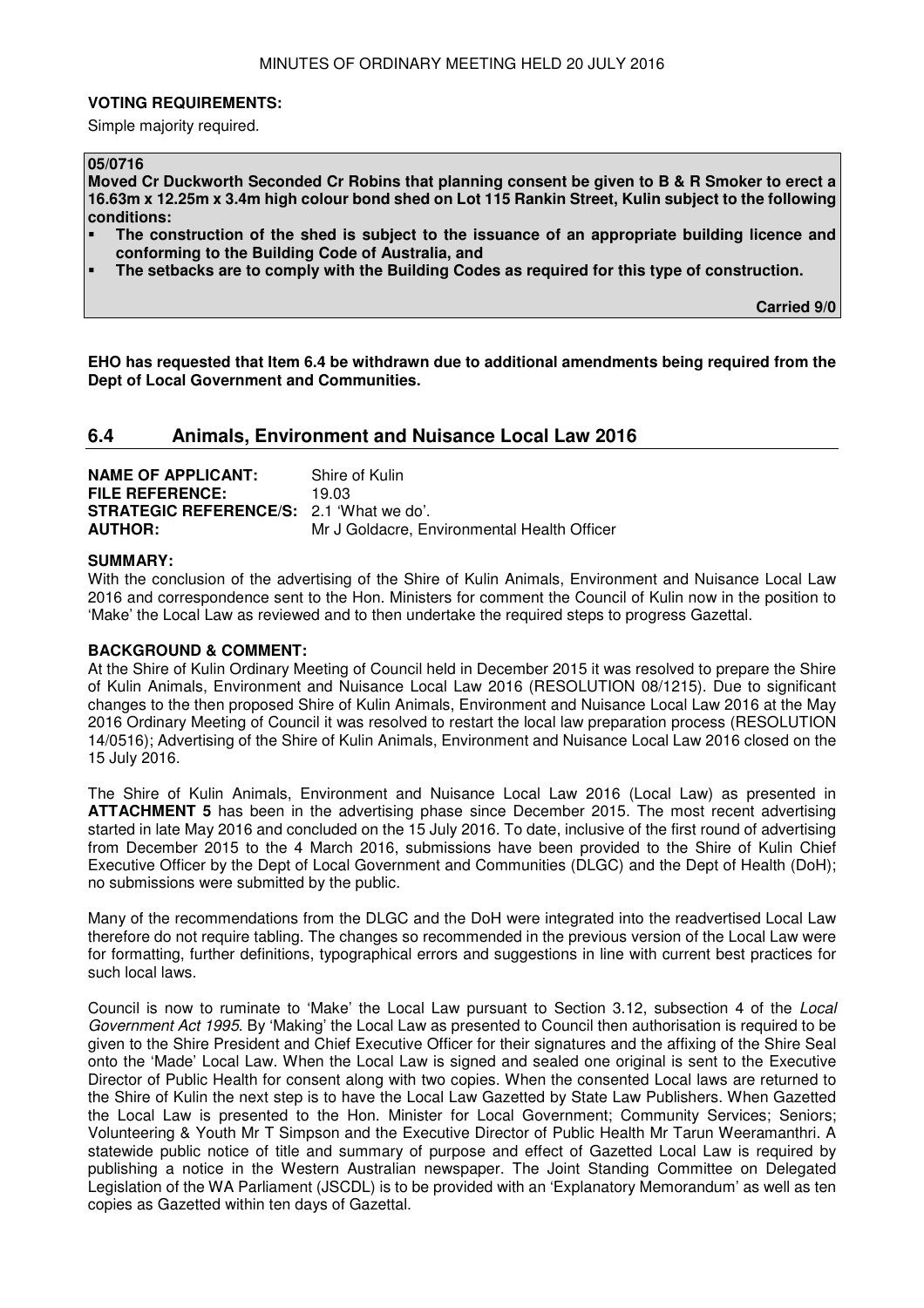Provided the Local Law gets through the JSCDL review the Shire of Kulin will finally have a clear and present Local Law to deal effectively and in the first instance locally on matters pertaining to animals, environment and nuisances.

## **FINANCIAL IMPLICATIONS:**

29 pages with an estimated price of \$101.45 per page is \$2,942.05 for a Special Gazette. State Law Publishers have advised they can scale down the text formatting and anticipate the cost for Gazettal can be less than the figure quoted. Also to be budgeted is the cost to advertise a Notice in the Western Australian newspaper to announce the Making of the Local Law, its purpose and effect which is around \$500.

## **STATUTORY AND TOWN PLANNING IMPLICATIONS:**

Health Act 1911; & Local Government Act 1995. Nil Town Planning Implications.

## **RECOMMENDATION:**

That Council resolves to:

- 1. 'Make' the Shire of Kulin Animals, Environment and Nuisance Local Law 2016 as presented to Council in **ATTACHMENT 5**;
- 2. Authorise the affixing the Shire of Kulin Seal to the Shire of Kulin Animals, Environment and Nuisance Local Law 2016 to be done in the presence of the Shire President and the Chief Executive Officer who are so authorised to sign; and
- 3. Authorise the Chief Executive Officer to carry out the process of Gazettal of the Shire of Kulin Animals, Environment and Nuisance Local Law 2016 and to complete the required administrative functions to enable the Shire of Kulin Animals, Environment and Nuisance Local Law 2016 to be a functioning statutory piece of legislation within the district of Kulin.

## **VOTING REQUIREMENTS:**

Absolute majority required.

## **6.5 Kulin Retirement Homes Inc. – Request to write off rates**

**NAME OF APPLICANT:** Kulin Retirement Homes Inc. **RESPONSIBLE OFFICER: CEO<br>FILE REFERENCE: 25.02 FILE REFERENCE:** 25.02 **AUTHOR: DISCLOSURE OF INTEREST:** Nil

## **SUMMARY:**

In past years the Kulin Retirement Homes has requested a refund of rates for their property in Gordon Street and Price St, Kulin. All service charges applicable for the property are to be paid by the committee.

## **BACKGROUND & COMMENT:**

This year the committee has written to Council requesting that Council waive rates for both Kulinda Estate and the Workman Estate. Since the write off will occur so late in the year interest and ESL penalties have been charged and I also request that these charges are written off also.

## **FINANCIAL IMPLICATIONS**

The write off is allowed for in annual budget.

**STATUTORY AND TOWN PLANNING IMPLICATIONS**  Nil **FINANCIAL IMPLICATIONS:** Nil **STATUTORY AND PLANNING IMPLICATIONS:**  Nil **POLICY IMPLICATIONS:** Nil **COMMUNITY CONSULTATION:** Nil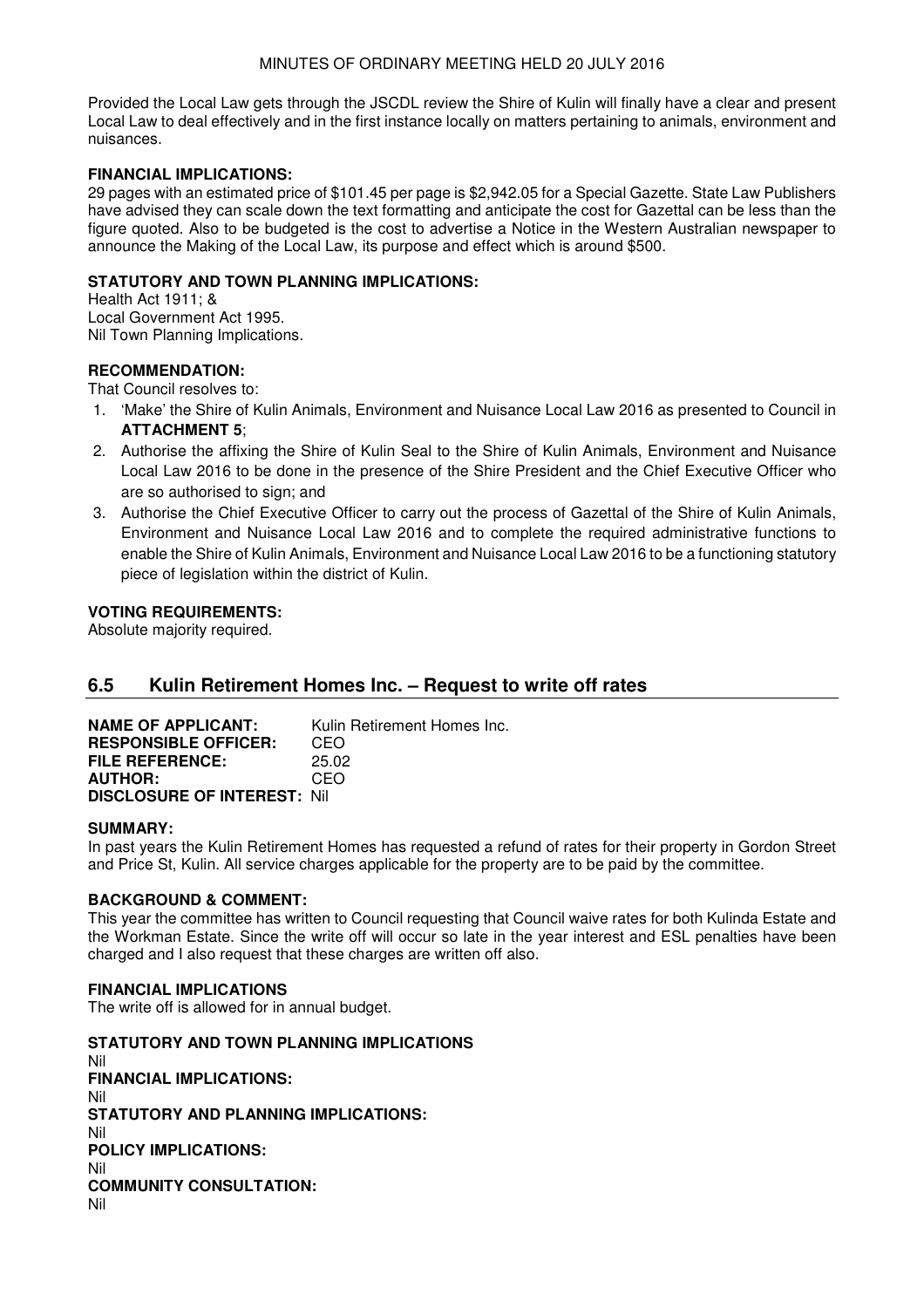## **WORKFORCE IMPLICATIONS:**

Nil

#### **RECOMMENDATION:**

That Council rates levied to Kulin Retirement Homes totalling \$7,876.20 (\$639.90 in penalty charges) for assessment number A95, charged against Kulinda Village and \$2,998.23 (\$243.50 in penalty charges) for assessment number A1422, charged against Workman Estate, be donated back to the organisation as they continue to operate as a not for profit community organisation.

## **VOTING REQUIREMENTS:**

Simple majority required.

## **06/0716**

**Moved Cr Duckworth Seconded Cr O'Brien that Council rates levied to Kulin Retirement Homes in 2015/16, totalling \$7,876.20 (\$639.90 in penalty charges) for assessment number A95, charged against Kulinda Village and \$2,998.23 (\$243.50 in penalty charges) for assessment number A1422, charged against Workman Estate, be donated back to the organisation as they continue to operate as a not for profit community organisation.** 

**Carried 9/0** 

## **6.6 Kulin Motor Museum Inc - Lease**

| <b>NAME OF APPLICANT:</b>     | Kulin Motor Museum Inc.                    |
|-------------------------------|--------------------------------------------|
| <b>FILE REFERENCE:</b>        | 02.09.10                                   |
| <b>STRATEGIC REFERENCE/S:</b> | Shire of Kulin Corporate Business Plan     |
|                               | 2.2 Economic – Improved Visitor Experience |
| <b>AUTHOR:</b>                | CEO                                        |

# **SUMMARY:**

The Lease of Kulin Lots 72 & 74 Day Street to the Kulin Motor Museum Inc. is finalised and ready for approval and signing.

#### **BACKGROUND & COMMENT:**

Completing Council resolution May 2016 16/0516 approving a lease agreement with the Kulin Motor Museum Inc.

### **FINANCIAL IMPLICATIONS:**

Peppercorn rental will apply.

## **STATUTORY AND TOWN PLANNING IMPLICATIONS:**

Nil

## **RECOMMENDATION:**

That Council approve the lease agreement as presented, sign and apply the common seal to the document.

#### **VOTING REQUIREMENTS:**

Simple majority required.

## **07/0716**

**Moved Cr Duckworth Seconded Cr Bowey that Council approve the lease agreement as presented, sign and apply the common seal to the document.** 

**Carried 9/0** 

# **7 COMPLIANCE**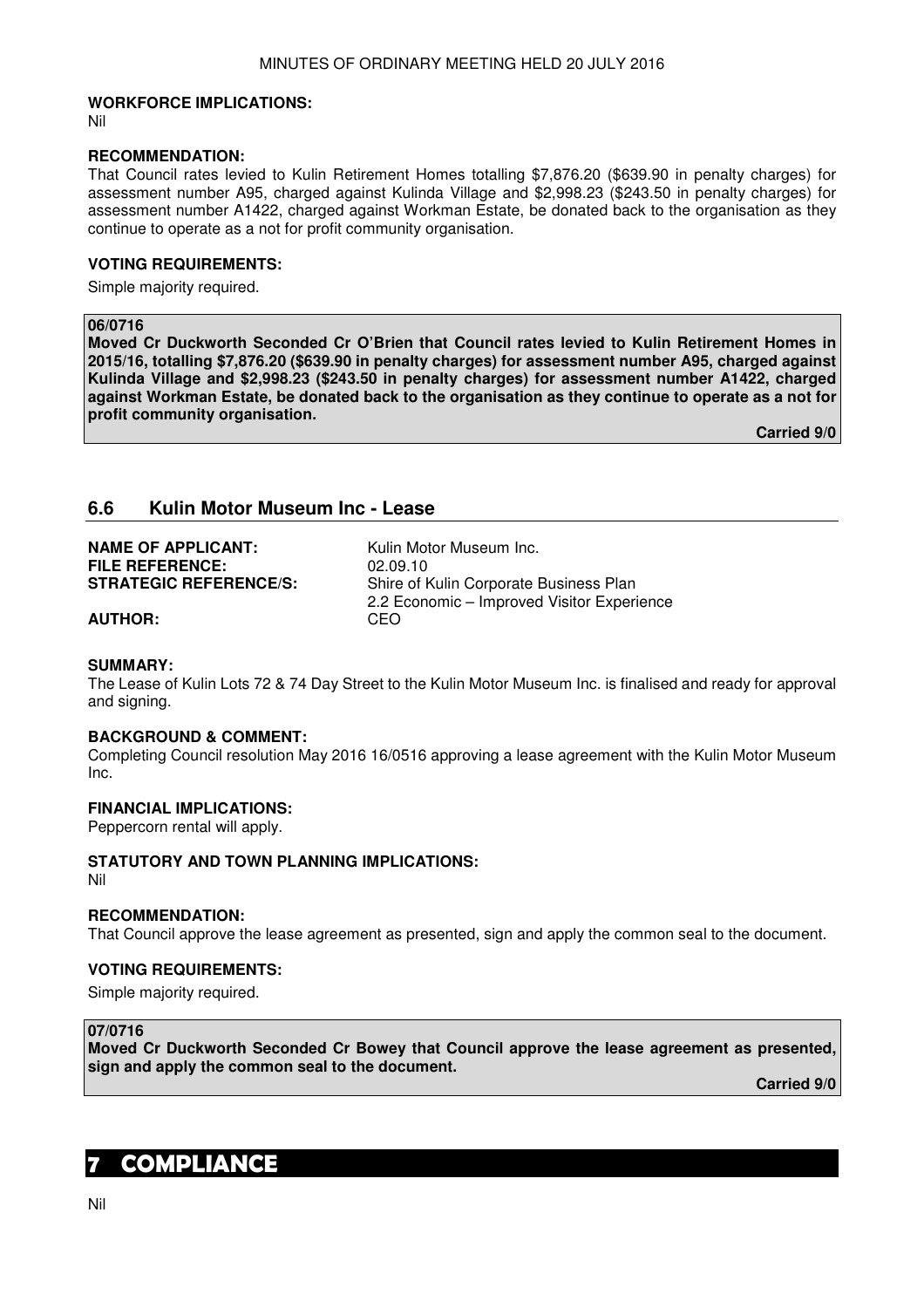## **8. ELECTED MEMBERS MOTIONS OF WHICH PREVIOUS NOTICE HAS BEEN GIVEN**

Nil

# **9. NEW BUSINESS OF AN URGENT NATURE INTRODUCED BY DECISION OF MEETING**

## **9.1 Pingaring Telstra Tower - Application**

| <b>NAME OF APPLICANT:</b>     | Deighton Pty Ltd on behalf of Aurecon as the contractor for<br><b>TELSTRA</b> |
|-------------------------------|-------------------------------------------------------------------------------|
| <b>FILE REFERENCE:</b>        | 08.03                                                                         |
| <b>STRATEGIC REFERENCE/S:</b> | Strategic Community Plan – 2.1.3 Telecommunications Infrastructure            |
| <b>AUTHOR:</b>                | CEO                                                                           |

## **SUMMARY:**

Council has received a development application from Deighton Pty Ltd for the construction of an emergency services and mobile base station at Location 1293, on the North Lake Grace – Karlgarin Rd, at the site of the existing Telstra telephone exchange for Pingaring (approx. 13 km north of Pingaring). The communications infrastructure is provided under the Black Spot government funded program.

## **BACKGROUND & COMMENT:**

The proposal is to install on the existing 30m tower a 1.8m parabolic antenna at the 25m and 15m levels (2) and remove the existing gridpack antennas at the 29.5 and 15.9m levels.

Following a review of the proposal, having due regarding for the Telecommunications Act 1997 & the Telecommunications (Low-Impact Facilities) Determination 1997, it is concluded that the proposal is identified as 'low impact' (i.e. the antennas being installed are 1.8m in diameter or less) and does not require a planning approval from the Shire of Kulin.

The documentation lodged with the Shire is for notification purposes. The applicant has provided an EME report, which obviously does not result in an adverse impact on any residential or commercial type developments within close proximity of the tower. As such, there are no objection to the installation of the new low impact facilities on the existing tower on the land.

Notwithstanding the above, according to DFES mapping, the subject land (area of land comprising the tower) is identified within a bushfire prone area. As such, the Shire may advise the proponent to undertake a BAL assessment to ensure that the works/facilities will not cause or be impacted by bushfire.

#### **FINANCIAL IMPLICATIONS:**

Nil

#### **STATUTORY AND TOWN PLANNING IMPLICATIONS:**

Nil **-** does not require a planning approval from the Shire of Kulin.

## **WORKFORCE IMPLICATIONS:**

Nil

#### **RECOMMENDATION:**

The Shire acknowledge receipt of the application and respond to Deighton Pty Ltd advising that it does not raise any objections/concerns to the installation of the low impact facilities on the existing telecommunications infrastructure (tower) on the land and advise that;

 according to DFES mapping, the subject land (area of land comprising the tower) is identified within a bushfire prone area. As such, the proponent should undertake a BAL assessment to ensure that the works/facilities will not cause or be impacted by bushfire.

## **VOTING REQUIREMENTS:**

Simple majority required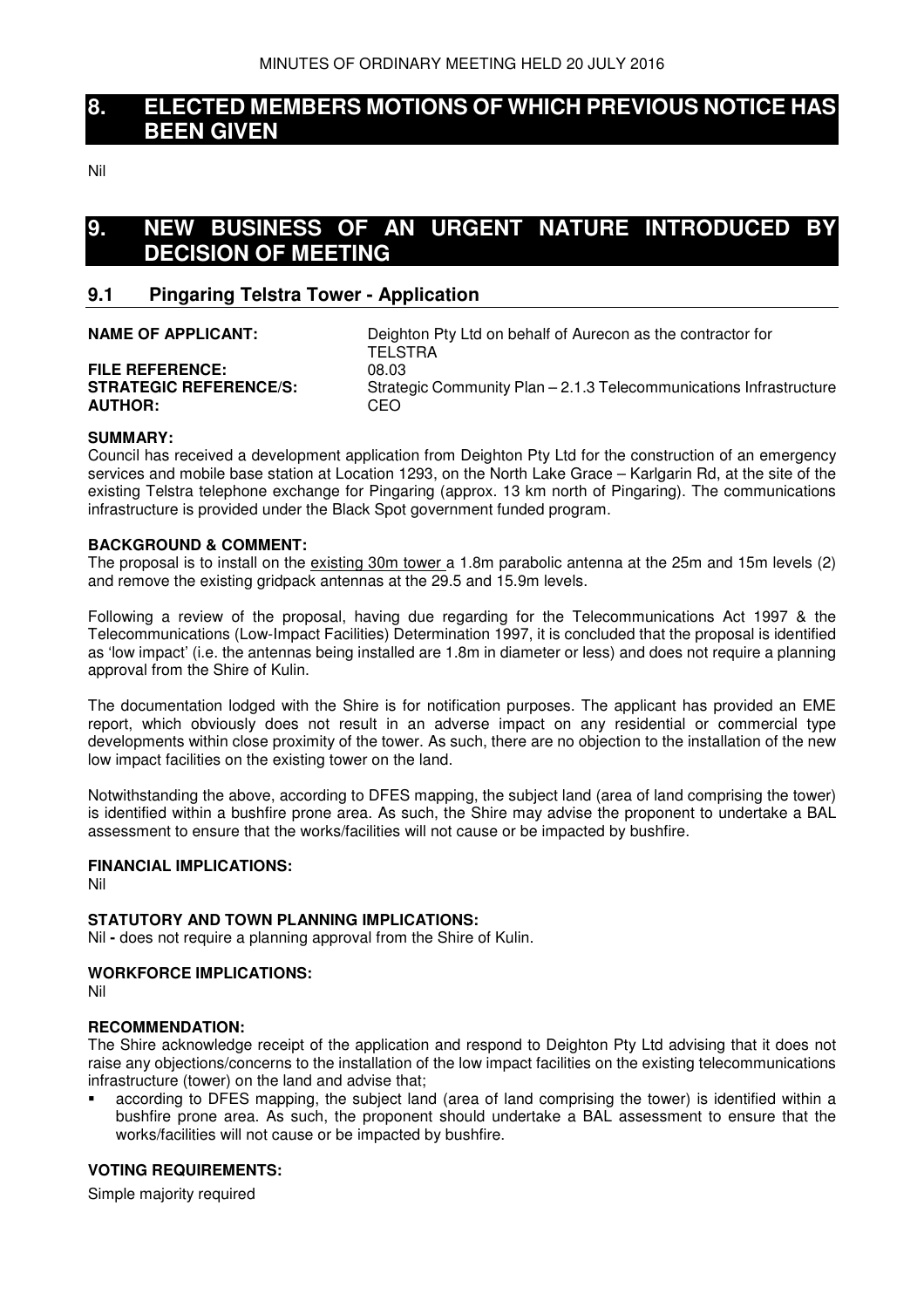#### **08/0716**

**Moved Cr Robins Seconded Cr O'Brien that the Shire acknowledge receipt of the application and respond to Deighton Pty Ltd advising that it does not raise any objections/concerns to the installation of the low impact facilities on the existing telecommunications infrastructure (tower) on the land and advise that;** 

 **according to DFES mapping, the subject land (area of land comprising the tower) is identified within a bushfire prone area. As such, the proponent should undertake a BAL assessment to ensure that the works/facilities will not cause or be impacted by bushfire.** 

**Carried 9/0** 

## **9.2 Application for Subdivision – Wilson Dam Water Lot 1001**

| <b>NAME OF APPLICANT:</b><br><b>RESPONSIBLE OFFICER:</b><br><b>FILE REFERENCE:</b> | CEO<br>CEO<br>05.19 Purchase of Land                                                                                                                 |
|------------------------------------------------------------------------------------|------------------------------------------------------------------------------------------------------------------------------------------------------|
| <b>STRATEGIC REFERENCE/S:</b>                                                      | Item 1.3 Corporate Business Plan (Infrastructure - recreation) Item 1.4<br>Community Strategic Plan – Liveable and Safe community – maintain playing |
|                                                                                    | fields                                                                                                                                               |
| <b>AUTHOR:</b>                                                                     | CEO                                                                                                                                                  |
| <b>DISCLOSURE OF INTEREST: NIL</b>                                                 |                                                                                                                                                      |

#### **SUMMARY:**

Seeking Council resolution to finalise a Subdivision of Land and application for freehold including the resultant transfer of land to the Shire of Kulin for Lot 1 and Lot 1001 (portion of Location 1001) for the provision of dams for the supply of agricultural water to the Kulin recreation facilities; including the completion of a Licensing Agreement with Lotin Pty Ltd for the continued access to watering for stock purposes.

#### **BACKGROUND & COMMENT:**

This matter backdates to the installation of Dam 1 & 2 and the informal arrangement and understanding held with Mike and Kathy Wilson over the use of the land and the supply of water for stock. In November 2015, past CEO Greg Hadlow signaled wanting to resolve the issue on a more permanent basis with the Wilson's and sought their agreement to the following;

- That the Shire would purchase the land for each of the Freebairn Recreation Reserve oval water dams with consideration equaling the value of the tanks, pipeline, fencing and pumping (that Shire supplies) for the purpose of watering stock;
- Shire would survey the proposed acquisition;
- That Council would undertake to subdivide proposed Lot A from Lot 1001 totaling 7.5951ha; then
- Provide a 5x5x5 License to Use water to secure the Wilson's rights to access water from the dams.

Of the options to secure the facility under Shire control; subdivision and purchase with a License to Use (water) is the only assured resolution to the current informal arrangement. Any future change of ownership has no effect on Shire security to ensure water supplies from the dam sources and provides the Wilson's some certainly to access stock water.

#### **FINANCIAL IMPLICATIONS:**

The previous uncertainty about how to resolve the matter has never brought the conclusion of subdivision to a head – but knowing now that this process will be needed makes the picture of cost clearer.

To have PH and KE GOW (Licensed Surveyors) to complete the WA Planning Commission (WAPC) form 1A application - \$3800; survey and plan production and deal with conditions - \$7000 and Application for new title via a settlement agent - \$1000. Total \$10,000. The staff time on the application for subdivision will be minimal.

Current 2016/17 Budget can accommodate this expense under administration consultancies – technically it is an administration issue to resolve the paperwork around the acquisition of the land for a facility that is already established and is a cost that cannot be avoided to resolve the matter.

## **STATUTORY AND TOWN PLANNING IMPLICATIONS:**

Subdivision matter that will rest with the WAPC for determination – as the facility already exists by consent – unlikely to require any further input to be approved.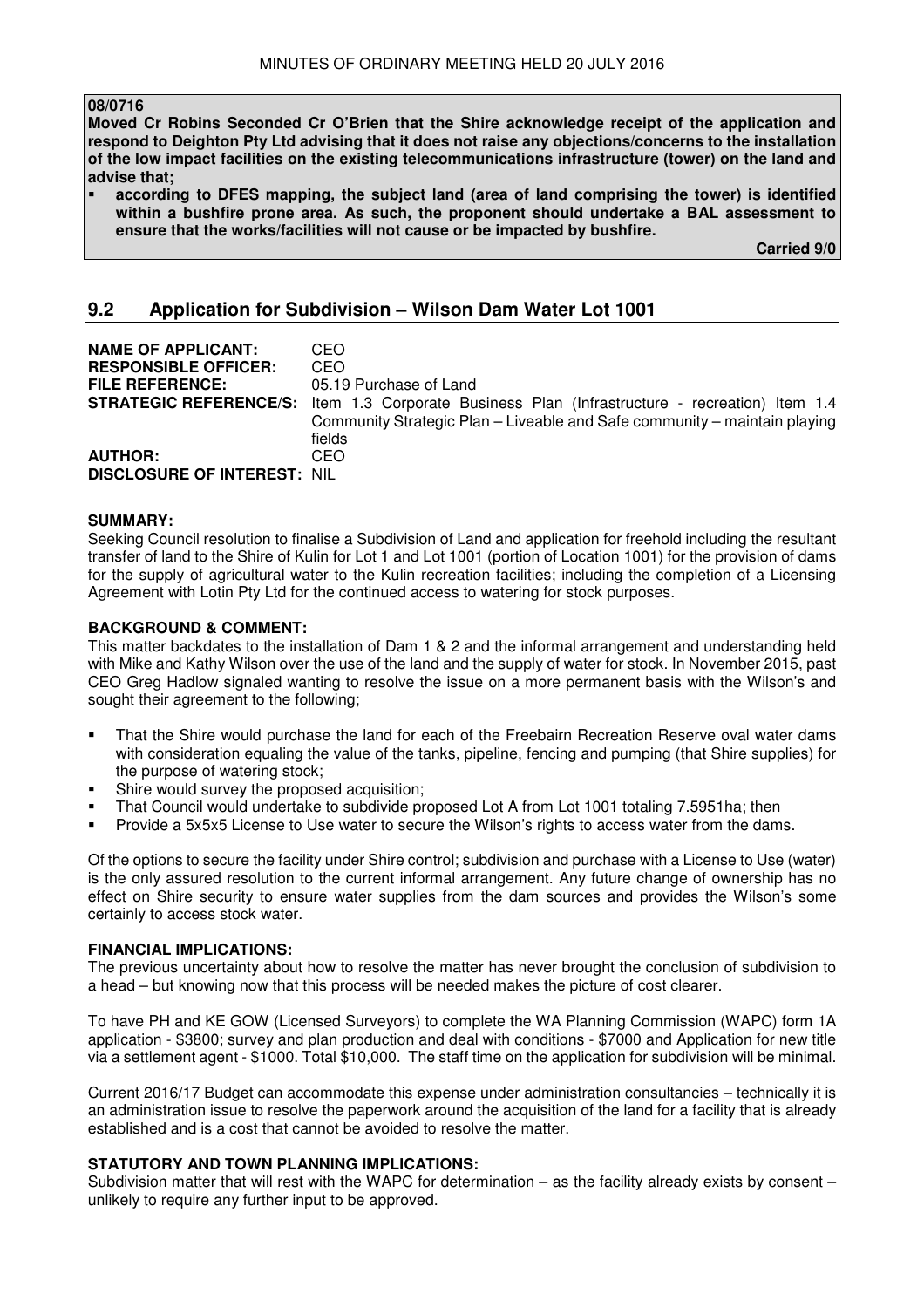#### **WORKFORCE IMPLICATIONS:**

Nil

#### **RECOMMENDATION:**

That the Shire of Kulin make application to the WAPC (via contractors PH & KE Gow) to seek subdivision of Lot 1001 Kulin as per the attached plan and acknowledge that subdivisional cost will be in the region of \$10,000; following which a License to Use stock water be finalised with the owners of Lot 1001 in accordance with the previously negotiated conditions.

#### **VOTING REQUIREMENTS:**

Simple majority required.

## **09/0716**

**Moved Cr Ledwith Seconded Cr McInnes that the Shire of Kulin make application to the WAPC (via contractors PH & KE Gow) to seek subdivision of Lot 1001 Kulin as per the attached plan and acknowledge that subdivisional cost will be in the region of \$10,000; following which a License to Use stock water be finalised with the owners of Lot 1001 in accordance with the previously negotiated conditions.** 

**Carried 9/0** 

## **9.3 Bendigo Bank Accounts – Changes to Authorised Signatories**

| <b>NAME OF APPLICANT:</b>          | <b>DCEO</b>   |
|------------------------------------|---------------|
| <b>RESPONSIBLE OFFICER:</b>        | <b>DCEO</b>   |
| <b>FILE REFERENCE:</b>             | 12.02 Banking |
| <b>STRATEGIC REFERENCE/S:</b>      |               |
| <b>AUTHOR:</b>                     | DCEO          |
| <b>DISCLOSURE OF INTEREST: NIL</b> |               |

#### **SUMMARY:**

With the appointment of a new CEO there is the need to update the list of signatories on all accounts held with the Kulin branch of Bendigo Bank. It has been some time since the last update so there will be a number of changes to authorise.

## **BACKGROUND & COMMENT:**

Traditionally Councillors were included as signatories when they were required to sign cheques each month, as that is no longer a requirement and staff can be authorised to process online banking, there is no longer a need to include Councillors as account signatories.

Bendigo Bank have advised who is currently an authorised signatory on each account. Required changes are noted on the right;

| Municipal & Trust | Delete                                                                                                                                 | Hold                                                                             | Add        |
|-------------------|----------------------------------------------------------------------------------------------------------------------------------------|----------------------------------------------------------------------------------|------------|
|                   | James Sullivan<br><b>Barry West</b><br>Haydn McInnes<br>Gregory Hadlow<br>Rodney Duckworth<br><b>Mathew Ledwith</b><br>Lauren Franklin | <b>Annette Lewis</b><br>Nicole Thompson<br>Cassi-Dee Vandenberg                  | Noel Mason |
| Trip Fund         | Delete                                                                                                                                 | Hold                                                                             | Add        |
|                   | Gregory Hadlow<br>Carly Bradford                                                                                                       | <b>Annette Lewis</b><br>Lenard Hobson<br>Nicole Thompson<br>Cassi-Dee Vandenberg | Noel Mason |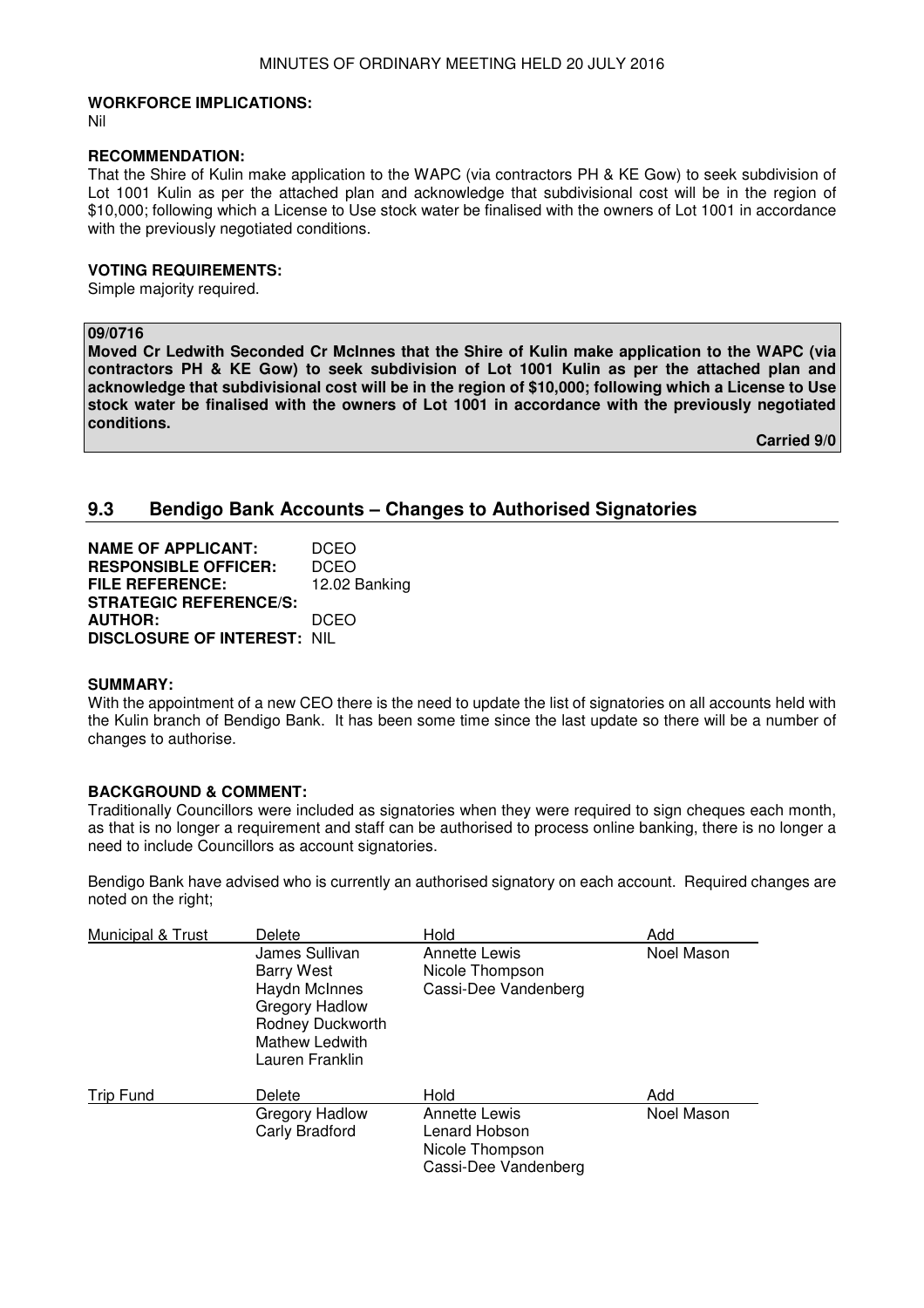## MINUTES OF ORDINARY MEETING HELD 20 JULY 2016

| Social Club          | Delete                                                                                                                                  | Hold                                                                             | Add                      |
|----------------------|-----------------------------------------------------------------------------------------------------------------------------------------|----------------------------------------------------------------------------------|--------------------------|
|                      | Gregory Hadlow<br>Melanie Edwards                                                                                                       | Lenard Hobson<br>Nicole Thompson<br>Cassi-Dee Vandenberg                         | Noel Mason               |
| <b>Fishing Trip</b>  | Delete                                                                                                                                  | Hold                                                                             | Add                      |
|                      | Gregory Hadlow                                                                                                                          | Lenard Hobson<br>Nicole Thompson<br>Cassi-Dee Vandenberg<br><b>Annette Lewis</b> | Noel Mason               |
| Freebairn Rec Centre | Delete                                                                                                                                  | Hold                                                                             | Add                      |
|                      | Gregory Hadlow<br>Rodney Duckworth<br>Jane Ardagh                                                                                       | <b>Annette Lewis</b><br>Nicole Thompson<br>Cassi-Dee Vandenberg                  | Noel Mason               |
| <b>Bush Races</b>    | Delete                                                                                                                                  | Hold                                                                             | Add                      |
|                      | Gregory Hadlow<br>James Sullivan<br><b>Barry West</b><br>Haydn McInnes<br>Graeme Robertson<br>Rodney Duckworth<br><b>Mathew Ledwith</b> | <b>Annette Lewis</b><br>Nicole Thompson<br>Cassi-Dee Vandenberg                  | Noel Mason<br>Nick Grant |

There is also a need to authorise a credit card in the name of Noel Mason.

## **FINANCIAL IMPLICATIONS:**

Nil

## **STATUTORY AND TOWN PLANNING IMPLICATIONS:**

Nil

## **WORKFORCE IMPLICATIONS:**

Nil

#### **RECOMMENDATION:**

That Council advise Bendigo Bank of the required changes to authorised signatures on all account as listed above and approve the request for a credit card for the CEO, Noel Mason.

## **VOTING REQUIREMENTS:**

Simple majority required.

#### **09/0716**

**Moved Cr Duckworth Seconded Cr Robins that Council advise Bendigo Bank of the required changes to authorised signatures on all account as listed above and approve the request for a credit card for the CEO, Noel Mason.** 

**Carried 9/0** 

## **10/0716**

**Moved Cr McInnes Seconded Cr Duckworth that Council close the meeting to the public under Section 5.23 (2)(b) of the Act – the personal affairs of a person.** 

**Carried 9/0**